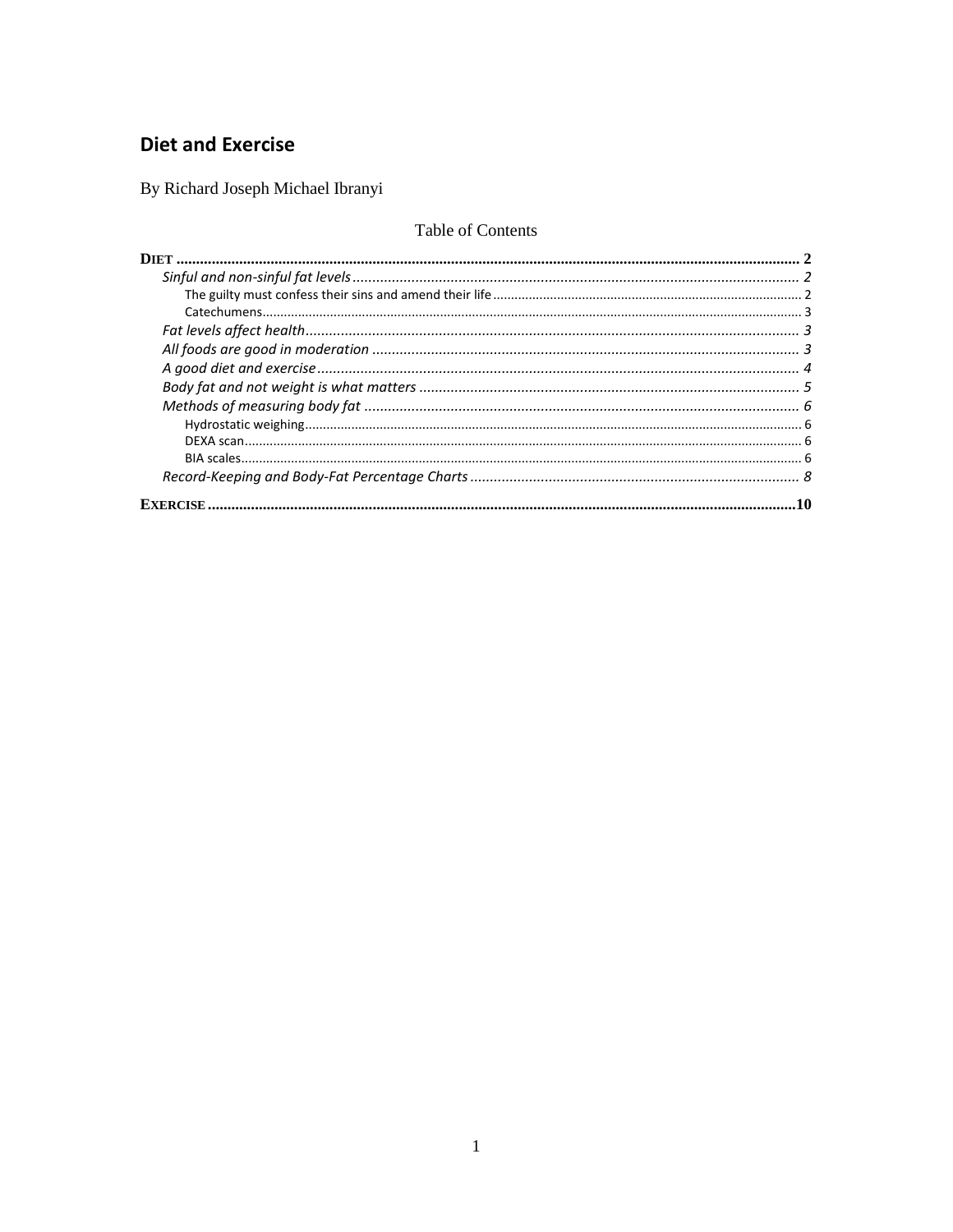### <span id="page-1-0"></span>**Diet**

#### <span id="page-1-1"></span>**Sinful and non-sinful fat levels**

"Take from me the greediness of the belly, and let not the lusts of the flesh take hold of me." (Ecclesiasticus 23:6)

It is a sin against the Fifth Commandment to be greatly or extremely over-fat or greatly or extremely under-fat (unless being under-fat is caused by illness or involuntary deprivation). The sin is venial or mortal depending on the level of harm to your health. I say over- and under-fat instead of over- and under-weight because a too high or too low fat percentage in the body, not weight, is what actually harms health.

The sin is venial for persons greatly over-fat (obese) or greatly and purposely under-fat because this greatly harms their health. The sin is mortal for persons extremely over-fat or underfat because this extremely harms their health. However, there is no sin or fault for persons slightly over-fat because this does not harm their health but only hampers it. And there is no sin or fault for persons who are slightly under-fat, according to some charts, because this does not harm or hamper their health; and thus for the sake of this article, I place persons who fall into this category, according to some charts, in the normal category and thus the below chart does not have a slightly under-fat category.

#### <span id="page-1-2"></span>*The guilty must confess their sins and amend their life*

Dear reader, may the following not apply to you:

"And the wrath of God came upon them. And he slew the fat ones amongst them…" (Ps. 77:31)

Catholics who sincerely confess their venial or mortal sin for being greatly or excessively over-fat or under-fat are forgiven provided they have a firm purpose to lose or gain fat and actually set about doing it. Even though they will be for a while greatly or excessively over-fat or under-fat and thus be in the venial or mortal sin category, they are not guilty of venial or mortal sin as long as they continue to lose or gain fat to the point of being either in the normal-fat or slightly over-fat category.

Catholics who fall into the venial sin category of over- or under-fat are to be dealt with patiently because most Catholics are guilty of one venial sin or more. For example, a Catholic who is guilty of the venial sin of impatience is just as guilty as a Catholic who is guilty of venial sin for being greatly over- or under-fat. Just because the over- or under-fat sin is visible to all and thus cannot be hid does not make it a worse venial sin than the venial sin of impatience. In fact, it should be easier for the sinfully over- or under-fat person to confess and amend because his sin is always before him and before all men, every second of every day, and thus cannot be hid. As long as he does not fall into the mortal sin category, he is to be dealt with patiently and not put under a minor excommunication. He is to be dealt with patiently because Catholics who are guilty of only venial sins and faults are in a state of grace, in the way of salvation, and children of God, and thus are not children of the Devil. Whereas, Catholics guilty of mortal sins are not in a state of grace, not in the way of salvation, not children of God, but are children and slaves of the Devil and thus must be dealt with severely. However, Catholics in venial sin must confess their venial sin and work on overcoming it or else they will eventually fall into one mortal sin or another.

Catholics who fall into the mortal sin category of over- or under-fat and confess their sin can be given some time to lose or gain fat on their own, such as one month. If they are losing or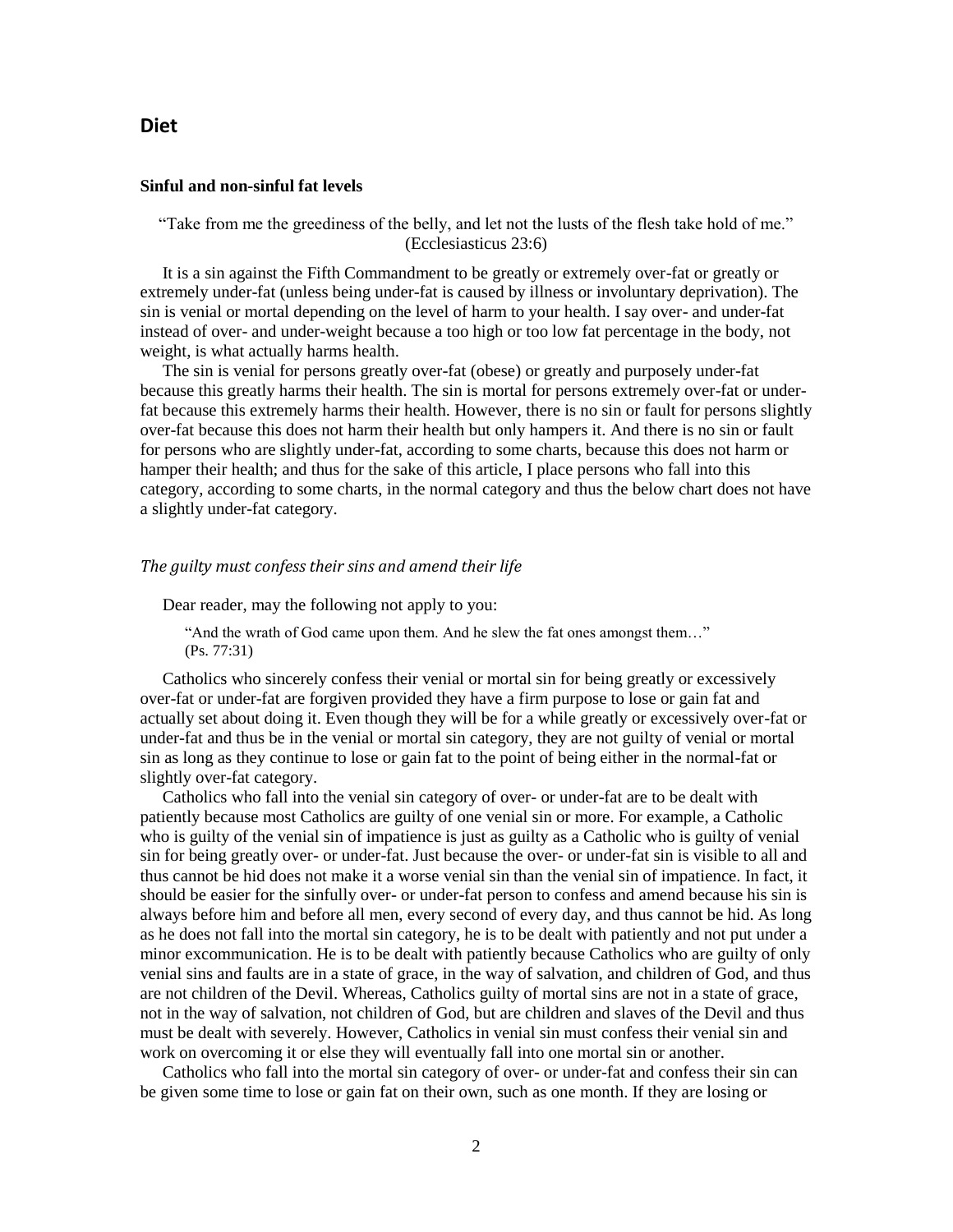gaining a sufficient amount of fat (which is proof of their firm purpose of amendment), then Catholics must deal with them patiently since they are no longer guilty of sin for this reason as long as they continue to lose or gain fat to the point of being normal or slightly over-fat. If they do not begin to lose or gain a sufficient amount of fat in one month, then they do not have a firm purpose of amendment and thus remain guilty of mortal sin until they do and must be put under a minor excommunication and, if possible, put into a "fat farm" or monastery where they are monitored and forced to lose or gain fat.

Also beware of falling into heresy by saying that you cannot lose weight. The fact that very fat people have lost weight is one proof that all fat people can lose weight. Nature and common sense are another proof. If you were put into prison on a bread and water diet for a week or two, you would begin to lose weight. Or if someone deprived you of food altogether, you would rapidly lose weight to the point of being extremely thin and then emaciated and dead.

### <span id="page-2-0"></span>*Catechumens*

Catechumens who are in the mortal sin category of under- or over-fat must not be allowed to enter the Catholic Church until they are at least in the venial sin category. However, they can enter the Catholic Church if they are in danger of death as long as they are sincerely working at losing or gaining weight so as to be no longer in the mortal sin category of under- or over-fat.

#### <span id="page-2-1"></span>**Fat levels affect health**

It is unhealthy to have too much or too little body fat. The body needs some fat to be healthy and survive and thus it is unhealthy to be greatly or extremely under-fat. If being under-fat is voluntary, then sin is committed. There is no involuntary way of being greatly or extremely overfat unless by force feeding.

The health of persons greatly over- or under-fat is greatly harmed. And the health of persons extremely over- or under-fat is extremely harmed. However, the health of those slightly over-fat is not harmed but only hampered. A slightly over-fat person would feel better at the normal-fat level.

Several serious illnesses are caused in those who are greatly or excessively over-fat or underfat. A good doctor will tell those who fall into these categories that the loss or gain of fat will cure these illnesses (such as high blood pressure and type 2 diabetes for those who are greatly or excessively over-fat). And he will tell them that the loss or gain of fat will make them much healthier and much stronger.

Because Catholics do not idolize health or the body, not every person has to be perfectly physically fit. Hence persons who are slightly over-fat do not have to attain normal weight if they do not want to. Hence beware of some doctors or others who want every person to be a specimen of perfect physical fitness. Catholics must not be health nuts. That is not to say that everyone who is perfectly physically fit is a health nut but only the physically fit who believe that everyone who is not like them is weak, sinful, or inferior.

#### <span id="page-2-2"></span>**All foods are good in moderation**

Therefore the over or under intake of food is sinful and unhealthy but not the food itself. Hence all foods (such as red meat, poultry, fish, vegetables, coffee, tea, fruits, candy, desserts, chocolate, milk, cheese, and alcohol) are good in proper measure: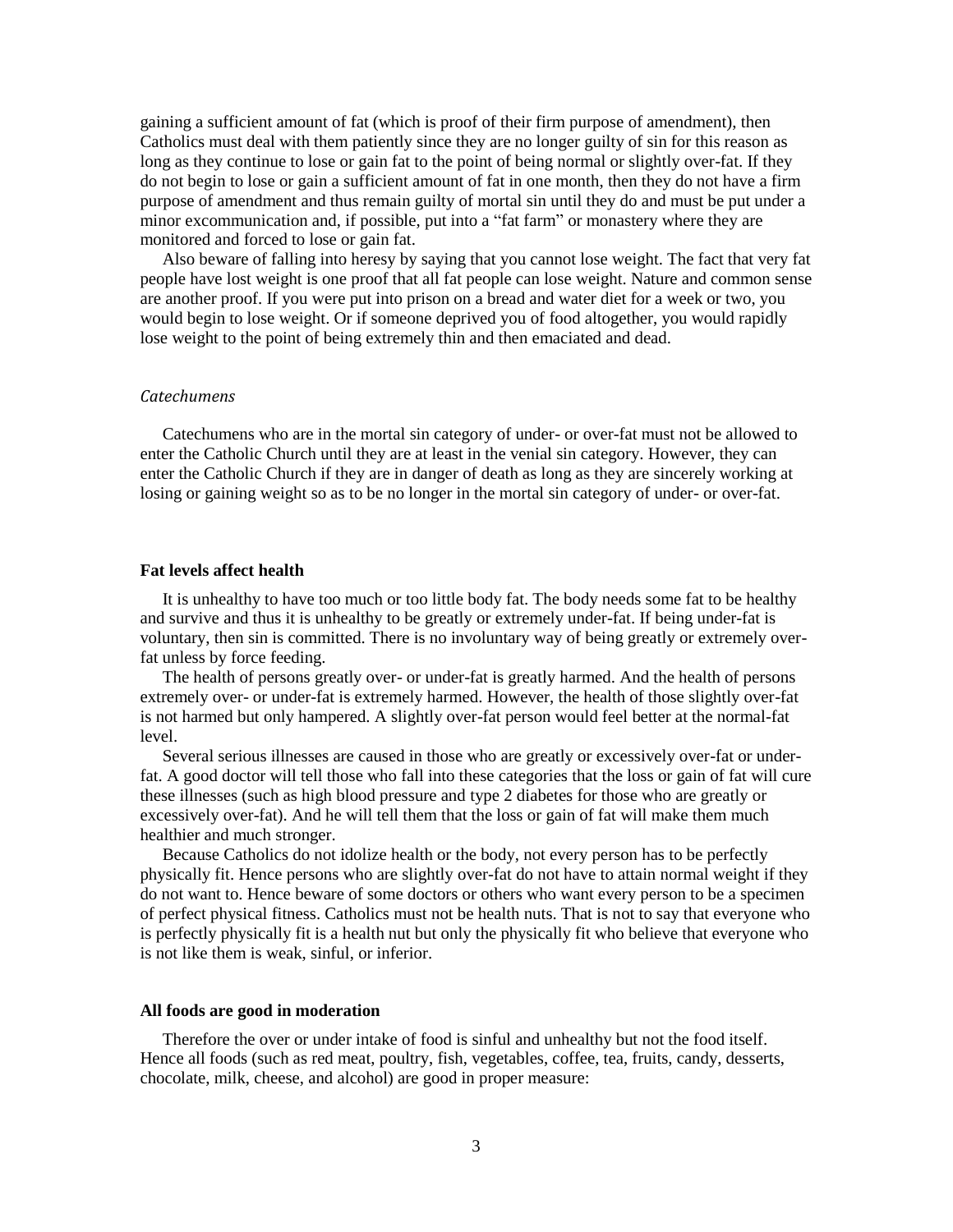"Go, eat fat meats and drink sweet wine, and send portions to them that have not prepared for themselves: because it is the holy day of the Lord, and be not sad, for the joy of the Lord is our strength." (2 Esd. 8:10)

"Do you not understand, that whatsoever entereth into the mouth goeth into the belly and is cast out into the privy? But the things which proceed out of the mouth come forth from the heart, and those things defile a man." (Mt. 15:17-18)

St. Augustine, *Confessions*, 397-402: "It is not the uncleanness of meat that I fear, but the uncleanness of an incontinent appetite. I know that permission was granted Noe to eat every kind of flesh that was good for food; that Elias was fed with flesh; that John, blessed with a wonderful abstinence, was not polluted by the living creatures (that is, the locusts) on which he fed. And I also know that Esau was deceived by his hungering after lentils and that David blamed himself for desiring water, and that our King was tempted not by flesh but by bread. And thus the people in the wilderness truly deserved their reproof, not because they desired meat but because in their desire for food they murmured against the Lord."<sup>1</sup>

St. Augustine, *On Christian Doctrine*, 395: "We must, therefore, consider carefully what is suitable to times and places and persons, and not rashly charge men with sins. For it is possible that a wise man may use the daintiest food without any sin of epicurism or gluttony, while a fool will crave for the vilest food with a most disgusting eagerness of appetite. And any sane man would prefer eating fish after the manner of our Lord, to eating lentils after the manner of Esau, or barley after the manner of oxen. For there are several beasts that feed on commoner kinds of food, but it does not follow that they are more temperate than we are. For in all matters of this kind it is not the nature of the things we use but our reason for using them, and our manner of seeking them, that make what we do either praiseworthy or blameable."<sup>2</sup>

#### <span id="page-3-0"></span>**A good diet and exercise**

A good diet and exercise are necessary to lose or gain fat and become healthy or to maintain your fat level and health if your fat percentage is normal or slightly over-fat. A good diet consists of an acceptable calorie intake and a healthy balance of foods, such as meats, fish, vegetables, bread, milk, milk products, sweets, fruits, etc. You do not have to eat all of these types of food, but a certain balance of essential foods is necessary. All of your calories must not come from one kind of food. And some foods (such as sweets) must be taken in a minimal amount; hence these kinds of food are good or acceptable in minimal amounts but harmful in medium or large amounts. A candy bar can contain as many calories as a big piece of meat or a big bowl of soup. You can still eat the candy bar or other sweets and it would even be good for you but only if you eat a minimal amount compared to the other foods you eat during the day.

If you are maintaining an acceptable weight and health without counting calories and according to your current eating habits, then you can continue to eat without counting calories or monitoring a balanced diet. But if not, then you must count calories and make sure you eat a balanced diet. As you get older your metabolism slows up and thus you gain fat more easily and lose muscle mass. Hence it may become necessary for you to count calories and do sufficient exercise to maintain muscle mass with the additional benefit of burning calories. On days when you eat a big meal and it is not possible to count calories, you can simply note that you ate a big meal that day and make up for it on the following day or days by eating less than your normal daily calorie intake.

l

 $<sup>1</sup>$  b. 10, c. 31, par. 46.</sup>

 $2^2$  b. 3, c. 12, par. 19.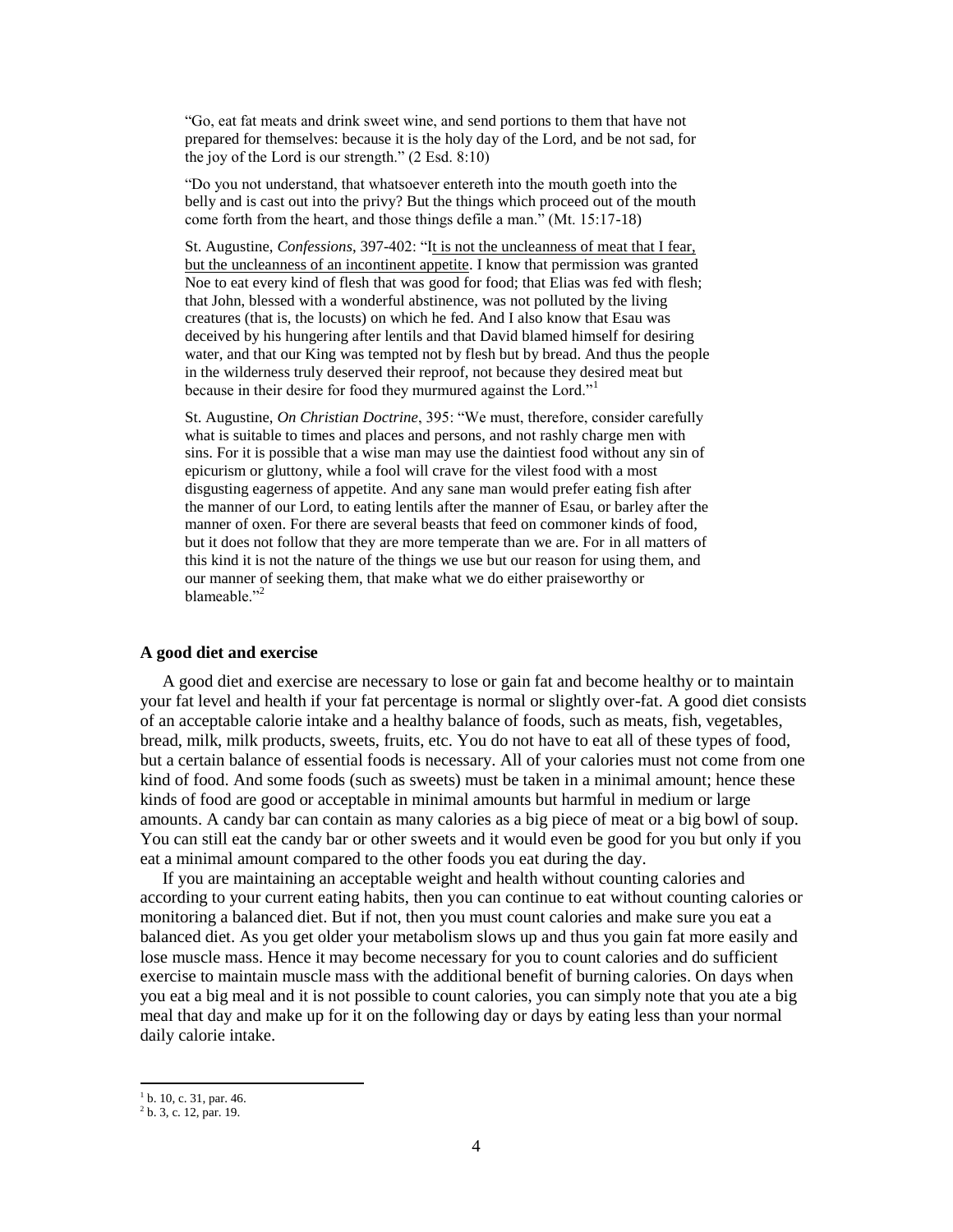There are certain natural and healthy foods (such as green tea) that burn calories and somewhat suppress the appetite. However, beware of any quick-fix methods to lose fat and maintain health. The only safe and permanent way is by counting calories, eating a balanced diet, and exercising sufficiently. Some tips on counting calories are that pickles and cabbage have zero calories. And beer puts on much more weight than wine or hard liquors. Those who drink a lot of beer are known to have "beer bellies," while wine and hard liquor drinkers are generally thin. I am not saying that you cannot drink beer, but moderate it and drink wine or hard liquor more often.

During the fasting seasons of Advent and Lent, you are required to lose weight by the mere fact that you are fasting for a long period of time. But you must not lose so much weight as to fall into the sinfully under-fat categories. And when you go back to the feasting seasons, you are required to gain weight by the mere fact that you are feasting for a long period of time. But you must not gain so much as to fall into the sinful over-fat categories. Therefore, if you are fasting and feasting properly, your weight will fluctuate.

Alcohol is a good and healthy thing that God has given men to enjoy but not to get drunk:

"Wine was created from the beginning to make men joyful, and not to make them drunk." (Eccus. 31:35)

Hence wine taken in moderation is good but taken to get drunk is a mortal sin.

Tobacco is another good thing God has given men to enjoy in moderation. Hence smoking cigars, pipes, or cigarettes is good in moderation. But smoking to an excess so as to harm the health is a sin, venial or mortal depending upon the extent that it harms the health. A smoker must also be considerate and thus not smoke in the company of people who are bothered by the smoke. If he is not considerate, then he sins either venially or mortally depending upon the extent and duration of his purposely smoking in the presence of people who he knows are bothered by the smoke.

Beware, then, of some doctors and others who condemn sweets, alcohol, caffeine, and smoking as something intrinsically un-healthy. There are testimonies of old men in their nineties who from their early ages drank alcohol and smoked in moderation every day.

#### <span id="page-4-0"></span>**Body fat and not weight is what matters**

The most accurate way to determine if your diet is acceptable is by measuring your Body Fat Percentage (BFP). Body Fat Percentage is the total amount of body fat divided by total body weight listed as a percentage. For example, a 180 lb. man with 30 lb. of body fat has a fat percentage of 16% (30/180).

The standard chart that measures body fat percentage according to weight and height, called the Body Mass Index (BMI), is not accurate. A person could be considered obese according to the BMI but is actually not because the fat percentage in his body is normal compared to his muscle, bone, and other body parts. This is true especially of athletes (such as football players and wrestlers) who lift weights and thus have a high percentage of muscle and little fat even though the BMI says that they are obese (greatly over-fat) or excessively obese (extremely over-fat) while in truth they are very healthy, strong, and fit. And a thin person can be "skinny fat," which means his muscle mass is below average and thus much of his weight is due to fat; therefore, even though the inaccurate BMI says his weight is normal, the accurate BFP says he is over-fat. When people lose weight, the first thing lost is muscle. Hence when losing weight, it is important to exercise in order to maintain a good muscle-to-fat ratio. That is why a good diet and sufficient exercise (which strengthens, increases, or maintains muscle) are both important to maintain a healthy body.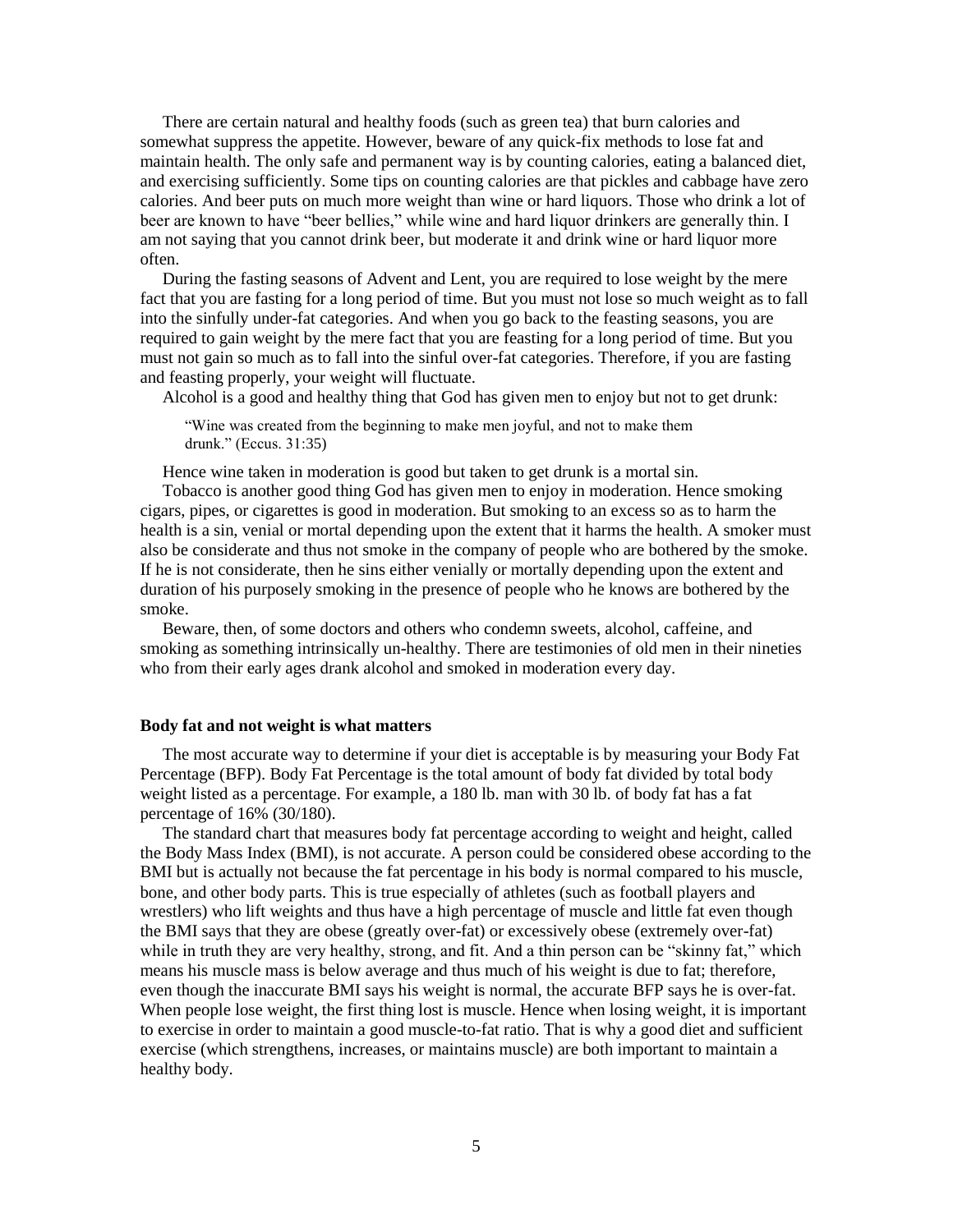The most accurate way, then, to know if you are under- or normal- or over-fat is what I call the flab or blubber index, which is the same as the actual fat percentage in the body, not the BMI's estimated percentage according to height and weight.

There are several kinds of fat in the body (such as white fat and brown fat). And fat is located in two places in the body: under the skin (known as subcutaneous fat) and surrounding the internal organs (known as visceral fat). High levels of visceral fat are more dangerous to health than high levels of subcutaneous fat. While you can have a normal or slightly high level of overall fat in your body, you can have a greatly or extremely high level of visceral fat, which would place you in the venial or mortal sin category. Hence it is more accurate to measure both the overall fat percentage in your body and the visceral fat percentage in your body to determine if you are in the venial or mortal sin categories. To lower visceral fat, you must cut down on your sugar and carbohydrate intake and must exercise.

### <span id="page-5-0"></span>**Methods of measuring body fat**

While it is easy by sight to identify those who are very excessively over-fat, it is not so easy to identify those who are borderline between greatly and extremely over-fat and between slightly and greatly over-fat. The same applies to the under-fat categories. And it is not possible by sight to measure the visceral fat percentage. There are several ways to measure body fat. I will only mention three:

#### <span id="page-5-1"></span>*Hydrostatic weighing*

The most accurate method is hydrostatic weighing, or underwater weighing. Hydrostatic weighing is the submerging of an individual into a water tank and onto an underwater scale to measure how much water his body displaces and how much he weighs under water. It is important that the subject being tested eliminates all air from his lungs, as well as any air trapped in his swimsuit or hair. Air changes how much water is displaced, so having excess air in or on the body will reduce the accuracy of the test. The amount of water displaced is equivalent to the test subject's body volume. The subject's underwater weight is put into an equation along with his body volume and out-of-water weight to calculate body density. Body density can then be used to calculate an estimated body fat percentage.

#### <span id="page-5-2"></span>*DEXA scan*

The next most accurate method is a DEXA scan. While it is not as accurate as the Hydrostatic method in overall muscle to body fat percentage, it measures visceral fat and shows the location of fat throughout the body. However, both of these methods are expensive and not readily accessible.

#### <span id="page-5-3"></span>*BIA scales*

The most accurate, inexpensive, and readily accessible method is a BIA scale. BIA (bioelectrical impedance analysis) scales use electrodes to transfer a very low-level electrical current through the skin and into the underlying body tissue. The sensors then measure how much the body tissues resist the current. This data is used to estimate the total amount of water in the body, which in turn is used to estimate fat-free mass, and by extension, body fat percentage. BIA scales are not as accurate as the above mentioned methods but are accurate enough. The one we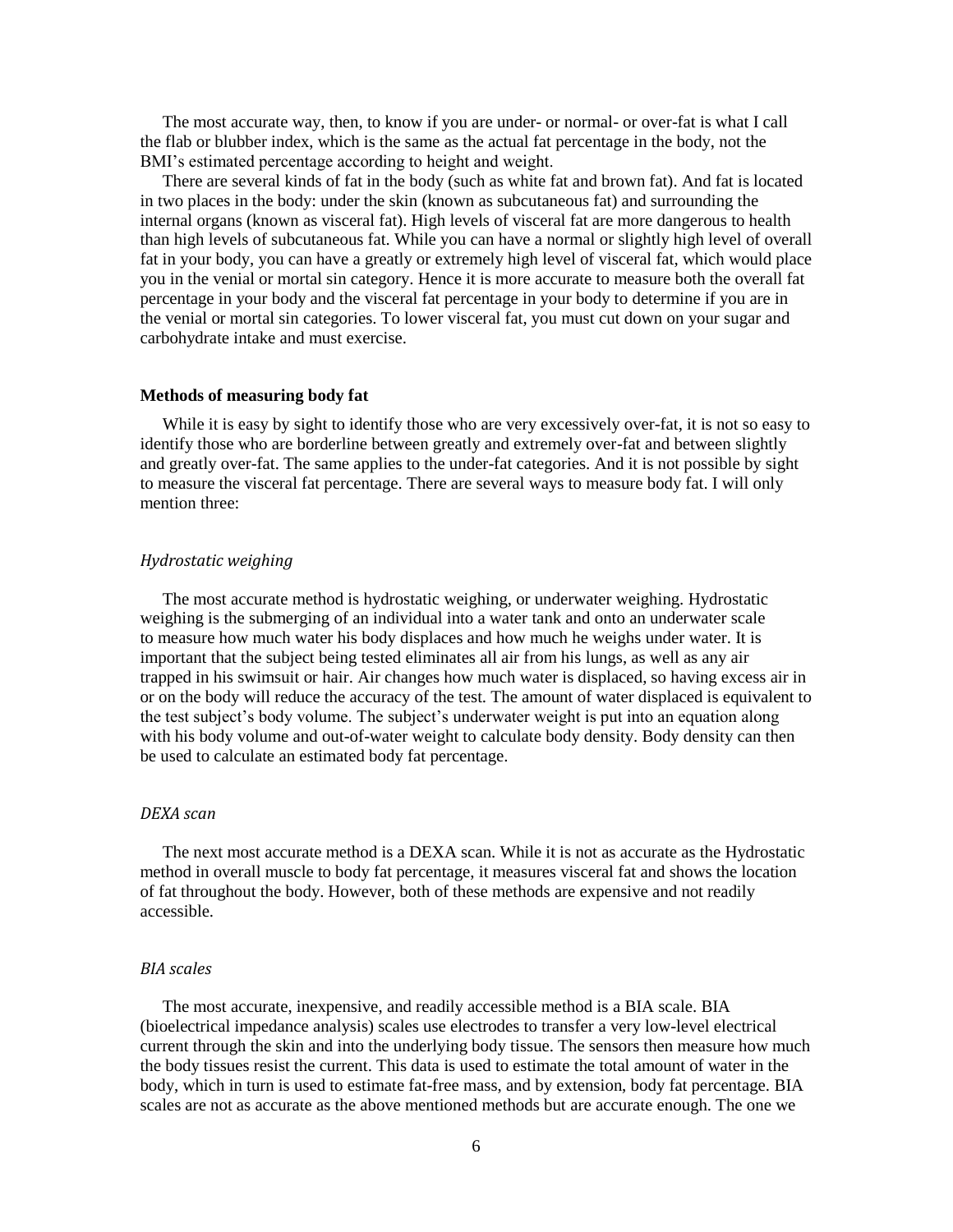use at Mary's Little Remnant is Omron's *Full Body Sensor Body Composition Monitor and Scale*, which costs \$75.

If the BIA scale places you in a mortal sin category and you believe it may not be accurate, you can (and should if you can afford it and have access to it) go to a qualified person to measure your body fat percentage either by hydrostatic weighing or a DEXA scan.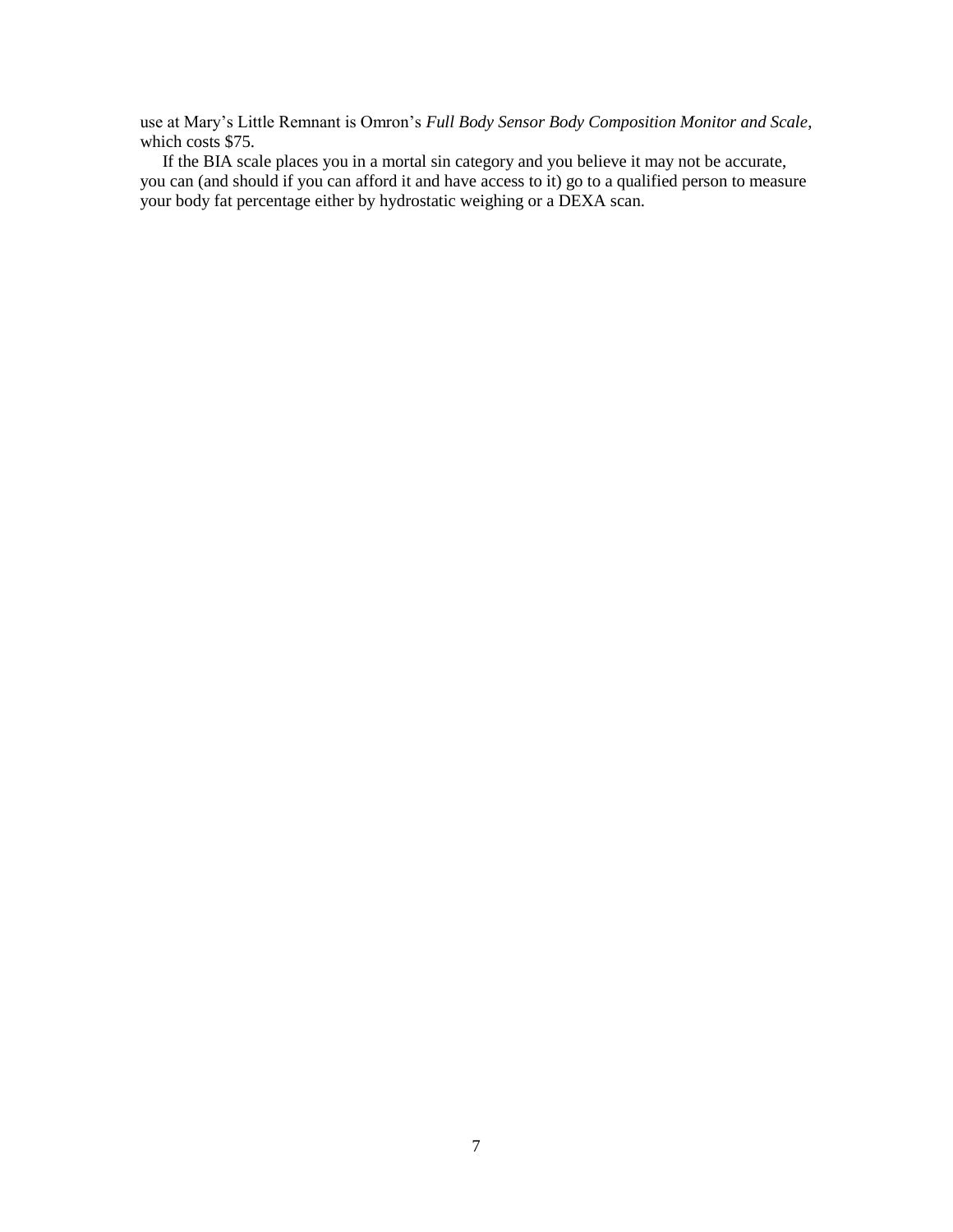## **Record-Keeping and Body-Fat Percentage Charts**

<span id="page-7-0"></span>

| <b>Date</b>    |  |  |  |  |  |  |
|----------------|--|--|--|--|--|--|
| <b>Day</b>     |  |  |  |  |  |  |
| <b>Time</b>    |  |  |  |  |  |  |
| <b>Notes</b>   |  |  |  |  |  |  |
| Weight         |  |  |  |  |  |  |
| $\mathbf{BMI}$ |  |  |  |  |  |  |
| <b>BFP</b>     |  |  |  |  |  |  |
| <b>SMP</b>     |  |  |  |  |  |  |
| RM             |  |  |  |  |  |  |
| <b>BA</b>      |  |  |  |  |  |  |
| <b>VFL</b>     |  |  |  |  |  |  |
| BM             |  |  |  |  |  |  |
|                |  |  |  |  |  |  |
| <b>Date</b>    |  |  |  |  |  |  |
| Day            |  |  |  |  |  |  |
| <b>Time</b>    |  |  |  |  |  |  |
| <b>Notes</b>   |  |  |  |  |  |  |
| Weight         |  |  |  |  |  |  |
| <b>BMI</b>     |  |  |  |  |  |  |
| <b>BFP</b>     |  |  |  |  |  |  |
| <b>SMP</b>     |  |  |  |  |  |  |
| $\mathbf{RM}$  |  |  |  |  |  |  |
| $\mathbf{BA}$  |  |  |  |  |  |  |
| <b>VFL</b>     |  |  |  |  |  |  |
| <b>BM</b>      |  |  |  |  |  |  |

**BMI** = Body Mass Index; **BFP** = Body Fat %; **SMP** = Skeletal Muscle %; **BA** = Body Age; **VFL** = Visceral Fat %; **BM** = Bone Mass; **Notes: HB** = Hot Bath; **BM** = Big Meal

| <b>Total Body Fat Percentages</b>         |              |           |           |                |           |           | <b>Skeletal Muscle Percentages</b> |           |          |               |           |                  |
|-------------------------------------------|--------------|-----------|-----------|----------------|-----------|-----------|------------------------------------|-----------|----------|---------------|-----------|------------------|
| <b>Fatness</b>                            | <b>Males</b> |           |           | <b>Females</b> |           |           | G                                  | Age       | Low      | <b>Normal</b> | High      | <b>Very High</b> |
|                                           | Age 20-39    | Age 40-59 | Age 60-79 | Age 20-39      | Age 40-59 | Age 60-79 | $\mathbf{M}$                       | 18-39     | $<$ 33.3 | 33.3-39.3     | 39.4-44.0 | >44.0            |
| Extremely under-fat (mortal sin category) | $\leq 2\%$   | $<$ 3%    | $< 4\%$   | $< 4\%$        | $< 5\%$   | $< 6\%$   |                                    | $40 - 59$ | $<$ 33.1 | $33.1 - 39.$  | 39.2-43.8 | >43.9            |
| Greatly under-fat (venial sin category)   | 2%           | 3 to 5%   | 4 to 7%   | 4 to 9%        | 5 to 11\% | 6 to 12%  |                                    | 60-80     | $<$ 32.9 | 32.9-38.9     | 39.0-43.6 | >43.7            |
| Normal-fat (no sin category)              | 3 to 19%     | 6 to 21%  | 8 to 24%  | 10 to 32%      | 12 to 33% | 13 to 35% |                                    | 18-39     | < 24.3   | 24.3-30.3     | 30.4-35.3 | >35.3            |
| Slightly over-fat (no sin category)       | 20 to 24%    | 22 to 27% | 25 to 29% | 33 to 38%      | 34 to 39% | 36 to 41% |                                    | $40 - 59$ | $<$ 24.1 | $24.1 - 30.1$ | 30.2-35.1 | >35.1            |
| Greatly over-fat (venial sin category)    | 25 to 33%    | 28 to 37% | 30 to 39% | 39 to 48%      | 40 to 49% | 42 to 51% |                                    | 60-80     | < 23.9   | 23.9-29.9     | 30.0-34.9 | >34.9            |
| Extremely over-fat (mortal sin category)  | $> 33\%$     | $>37\%$   | $-39$     | $-48%$         | >49%      | $> 51\%$  |                                    |           |          |               |           |                  |

| <b>Skeletal Muscle Percentages</b> |           |          |               |           |                  |  |  |  |  |  |
|------------------------------------|-----------|----------|---------------|-----------|------------------|--|--|--|--|--|
| G                                  | Age       | Low      | <b>Normal</b> | High      | <b>Very High</b> |  |  |  |  |  |
| M                                  | 18-39     | $<$ 33.3 | 33.3-39.3     | 39.4-44.0 | >44.0            |  |  |  |  |  |
|                                    | $40 - 59$ | $<$ 33.1 | 33.1-39.1     | 39.2-43.8 | >43.9            |  |  |  |  |  |
|                                    | 60-80     | < 32.9   | 32.9-38.9     | 39.0-43.6 | >43.7            |  |  |  |  |  |
| F                                  | 18-39     | < 24.3   | 24.3-30.3     | 30.4-35.3 | >35.3            |  |  |  |  |  |
|                                    | 40-59     | < 24.1   | 24.1-30.1     | 30.2-35.1 | >35.1            |  |  |  |  |  |
|                                    | 60-80     | < 23.9   | 23.9-29.9     | 30.0-34.9 | >34.9            |  |  |  |  |  |

|         | <b>Visceral Fat Percentages</b>      |
|---------|--------------------------------------|
| ${<}13$ | Normal (no sin category)             |
| $13-16$ | Slightly high (no sin category)      |
| 17-29   | Greatly high (venial sin category)   |
| >29     | Extremely high (mortal sin category) |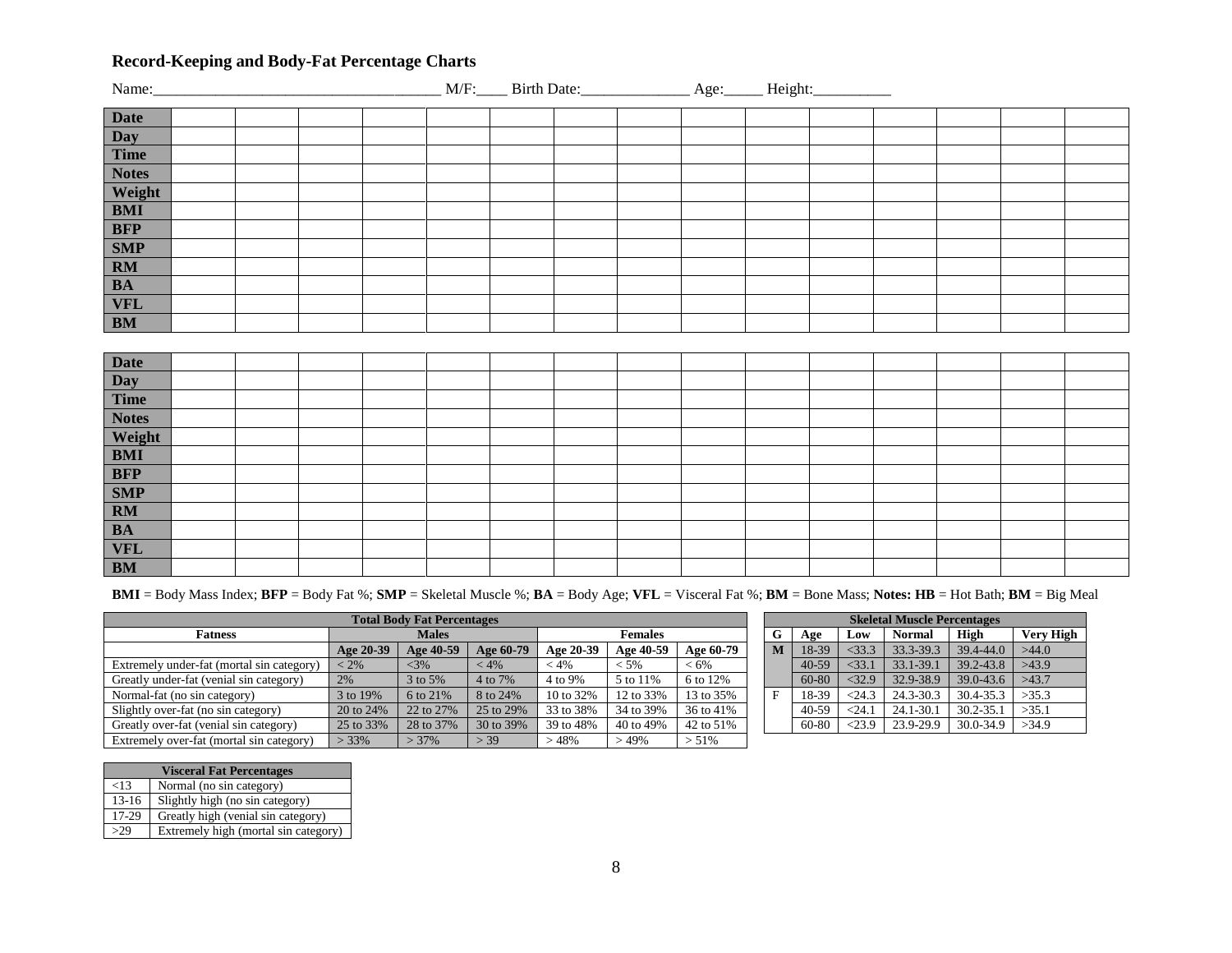## **Daily Calorie Intake**

Record total calories and fat calories for each meal with abbreviated description of the meal; end with + if another meal follows; end day with Total Daily Calorie count.

| Date | Day   Calories and Description | <b>TDC</b> |
|------|--------------------------------|------------|
|      |                                |            |
|      |                                |            |
|      |                                |            |
|      |                                |            |
|      |                                |            |
|      |                                |            |
|      |                                |            |
|      |                                |            |
|      |                                |            |
|      |                                |            |
|      |                                |            |
|      |                                |            |
|      |                                |            |
|      |                                |            |
|      |                                |            |
|      |                                |            |
|      |                                |            |
|      |                                |            |
|      |                                |            |
|      |                                |            |
|      |                                |            |
|      |                                |            |
|      |                                |            |
|      |                                |            |
|      |                                |            |
|      |                                |            |
|      |                                |            |
|      |                                |            |
|      |                                |            |
|      |                                |            |
|      |                                |            |